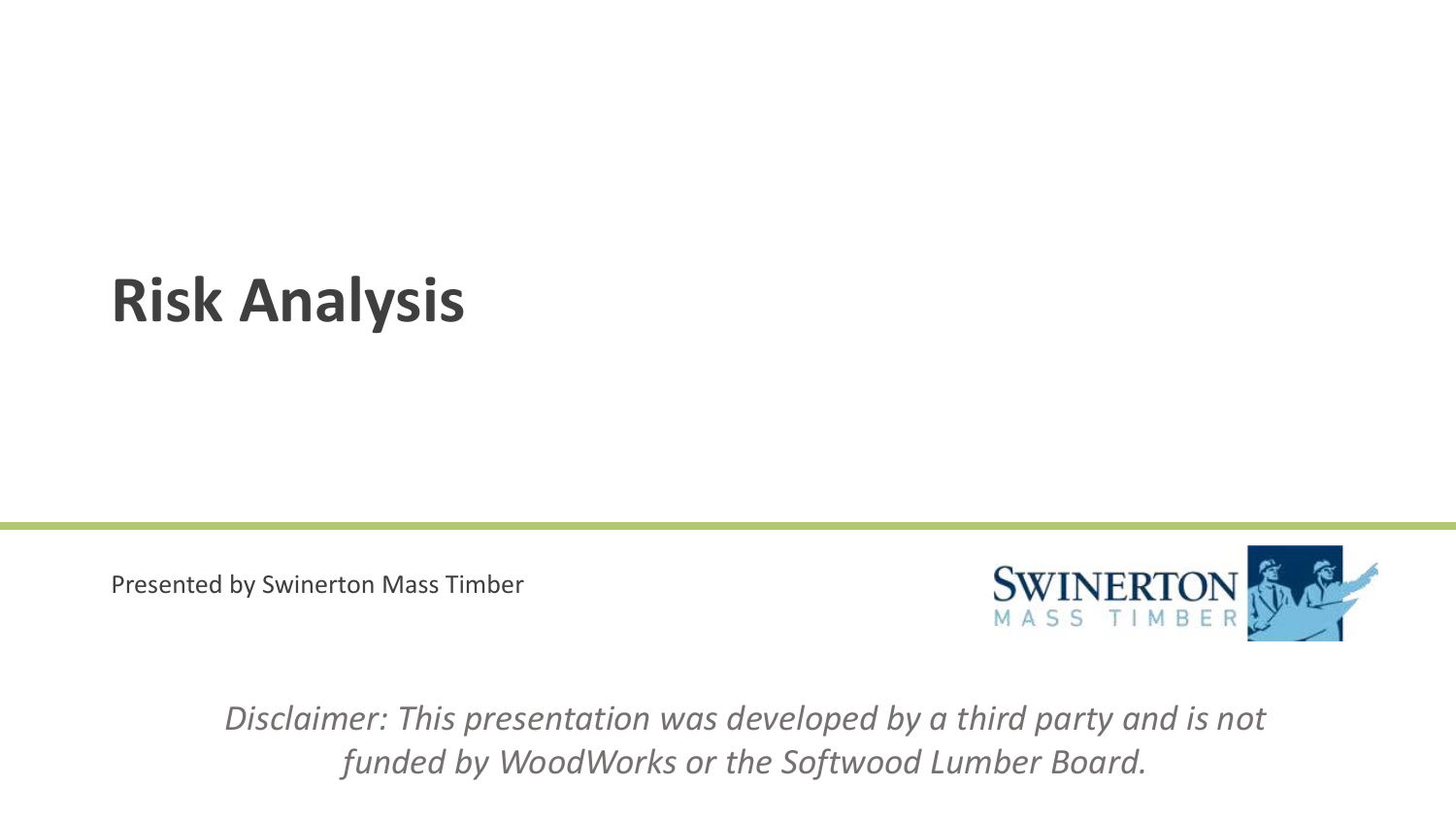#### Learning Objectives

#### **Risk Analysis**

Financial Risk

- Delivery Method (Design-Bid-Build vs. CM/GC or Design-Build)
- Tariffs and Trade Wars (or threat of the same)
- Commodity price fluctuation
- Unknown Product Type
- Inefficient Design

Jurisdictional Approval

- Varying levels of acceptance across jurisdictions
- Limited tested assemblies
- Engineering judgements required
- AMMRs and Performance Based Design

#### Schedule

- Supplier Capacity / Production Availability
- On-site productivity
- Delivery timeline (and design decision-making) for North American vs. European Supply
- Inefficient Details
- Lack of understanding of erection/assembly methods

Product Quality/Failure

- Constructability issues arising from differences in manufacturing and construction tolerances
- Improper detailing
- Water-damage of material
- Rust staining of wood from steel connectors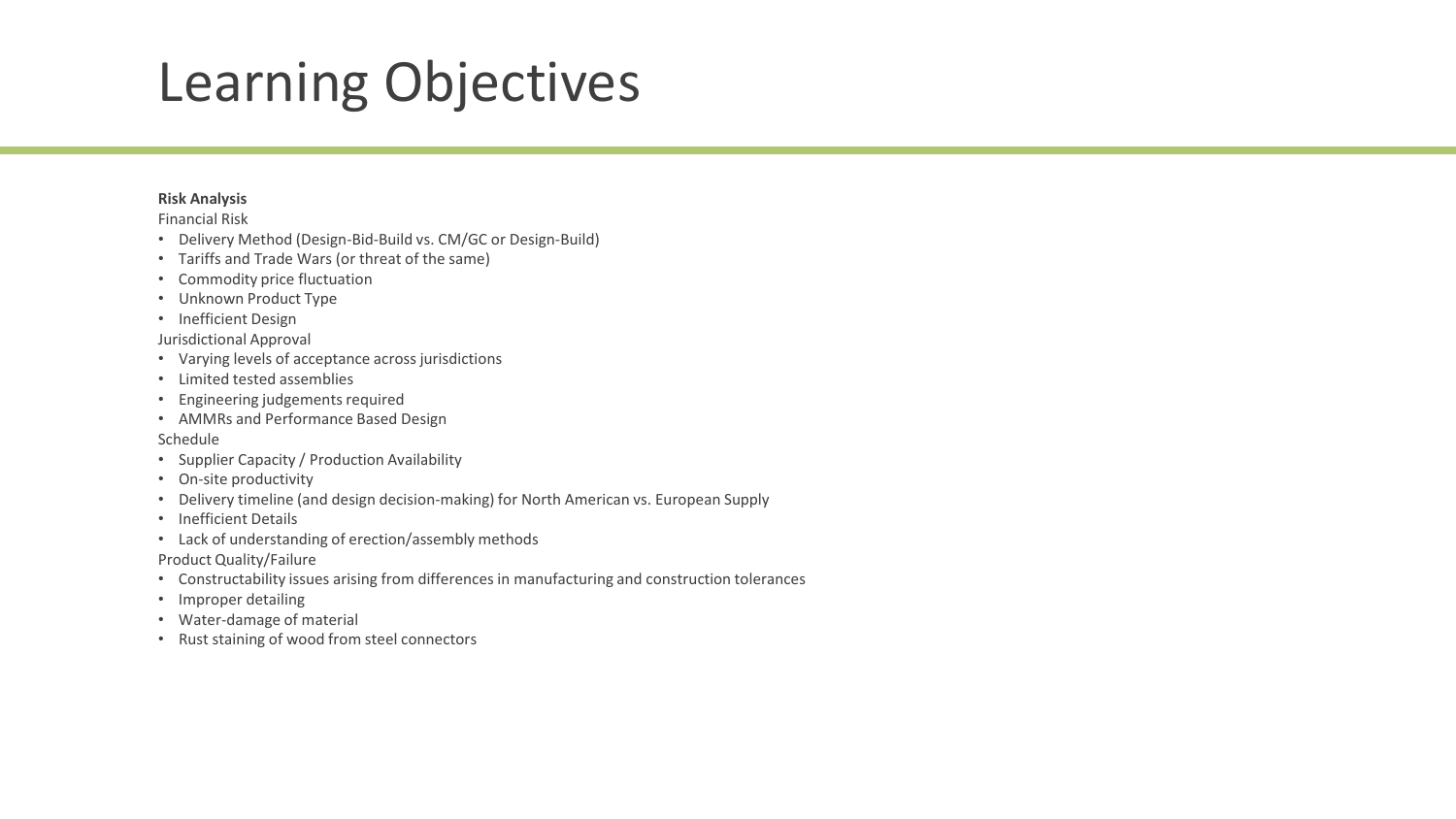# **FINANCIAL RISK**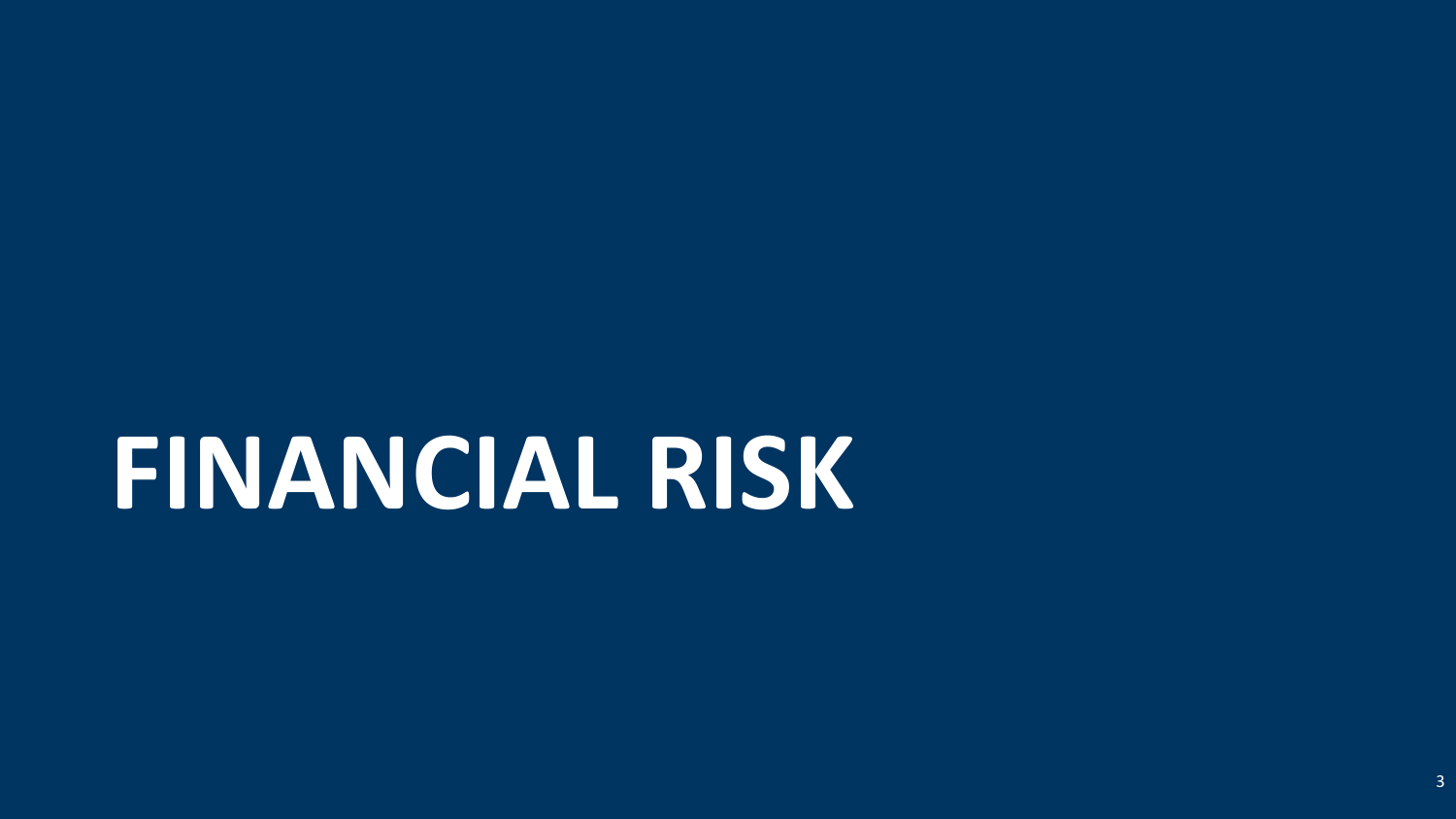#### **Delivery Method**

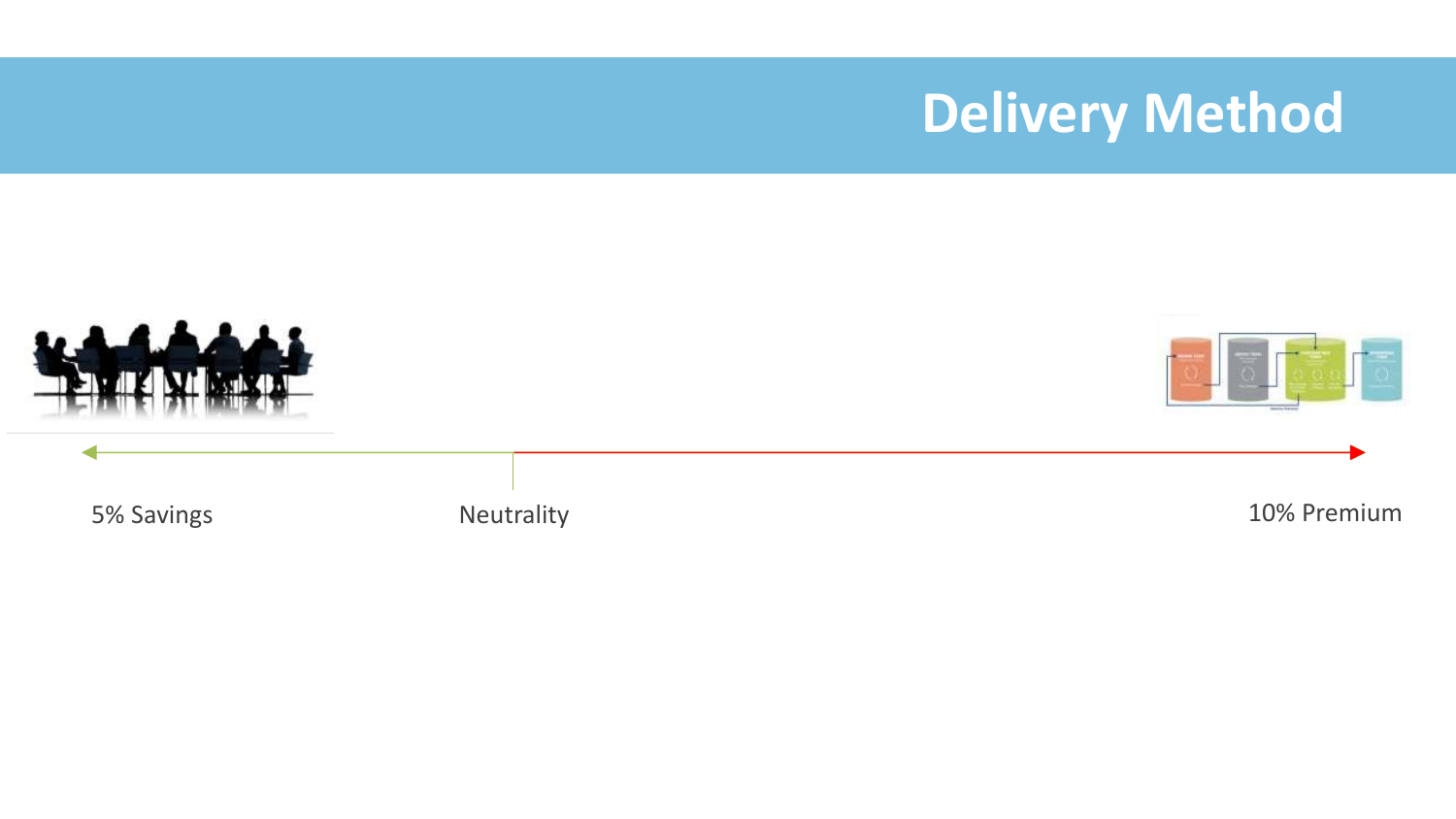#### **Commodity Price Fluctuation**

April 5, 2019

4

#### **ERANDOM LENGTHS**

:600

## **Lumber Market Report**

|                                        | This.<br>Week | Last<br>Week | Year<br>Ago |
|----------------------------------------|---------------|--------------|-------------|
| <b>Framing Lumber Composite Price</b>  | \$358         | \$360        | \$492       |
| 2x4 #2&Btr KD Western S-P-F            | 341           | 350          | 540         |
| 2x4 Std&Btr Grn Douglas Fir (Portland) | 302           | 302          | 540         |
| 2x4 #2 KD SYP (Westside)               | 405           | 405          | 564         |
| 2x4-8' PET KD Western S-P-F            | 270           | 270          | 378         |
| 1x12 #3 KD Ponderosa Pine              | 460           | 460          | 575         |
| Random Lengths Index*                  | $-53.6$       | $-41.6$      | $+29.9$     |

#### **Lumber Market Indicators**



. The index is a numerical representation of market activity, based on a ratio of western sawmill order files to inventories. In computing the index, the data are compared with similar data averaged over the past five years.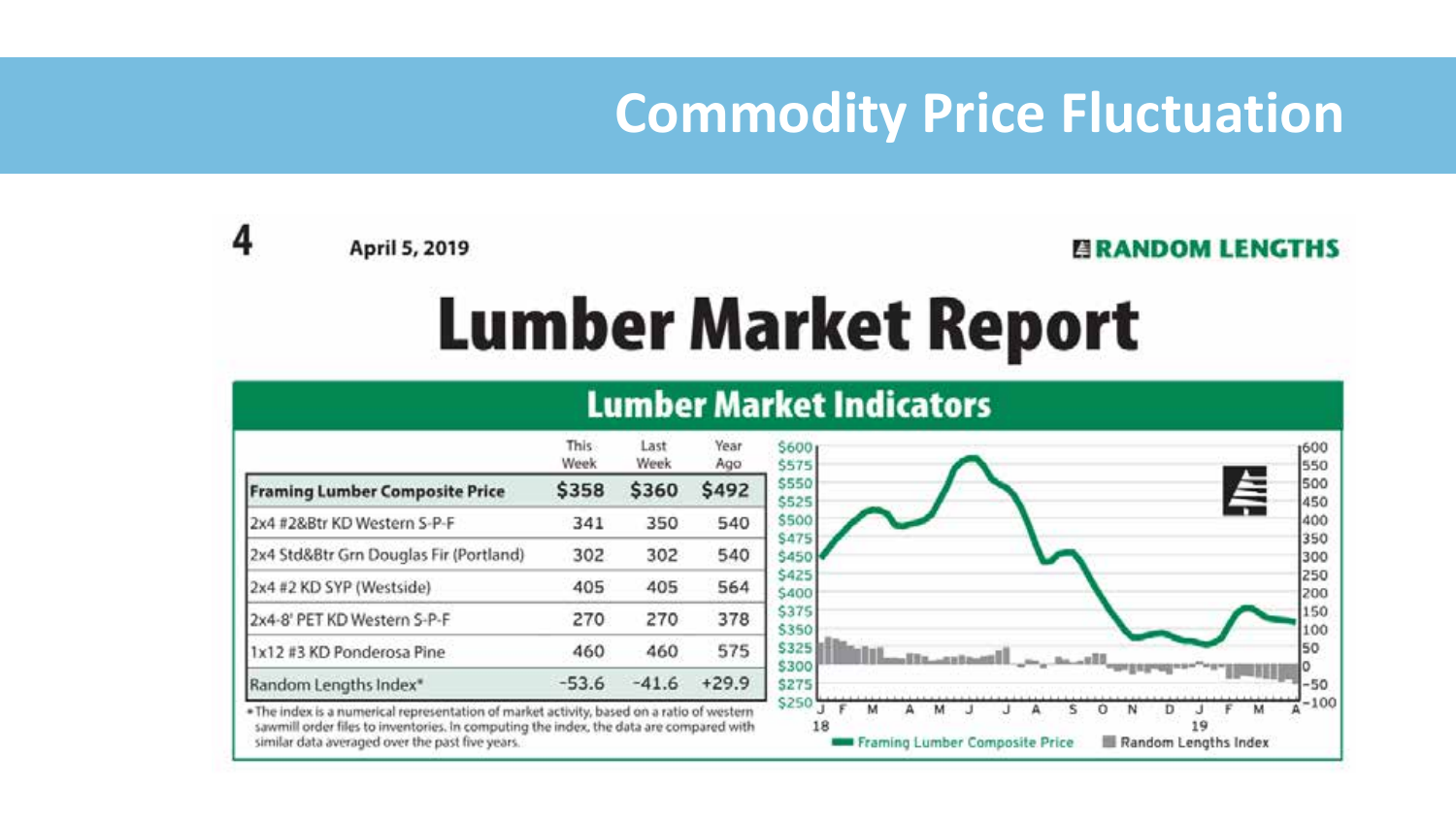#### **Exchange Rate Effects**





Last updated - October 14 9:41 PM - Data from Refinitiv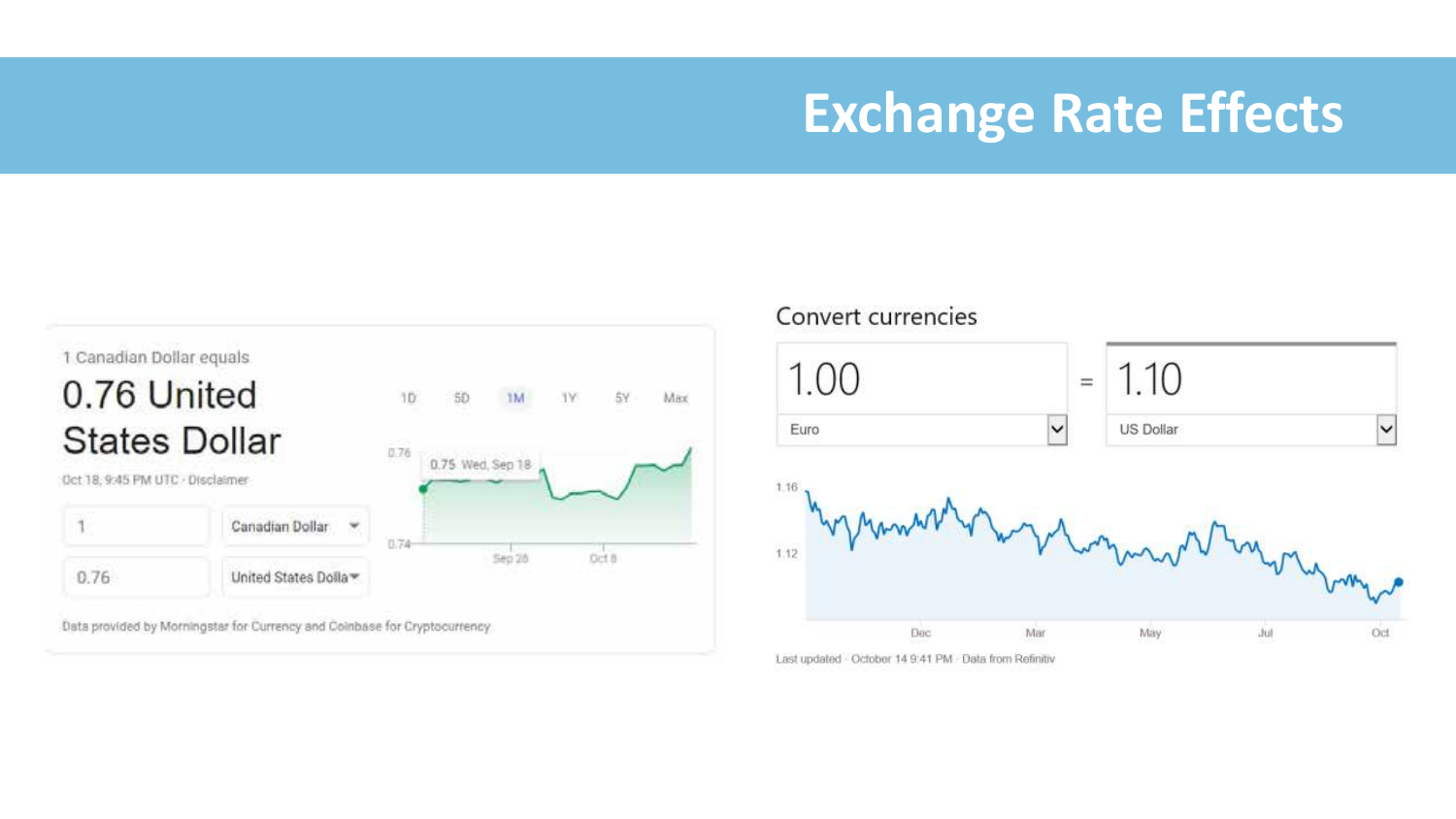### **Unknown Product Type**



Detailing **Manufacture Fabrication** Fabrication Misc. Metals Fasteners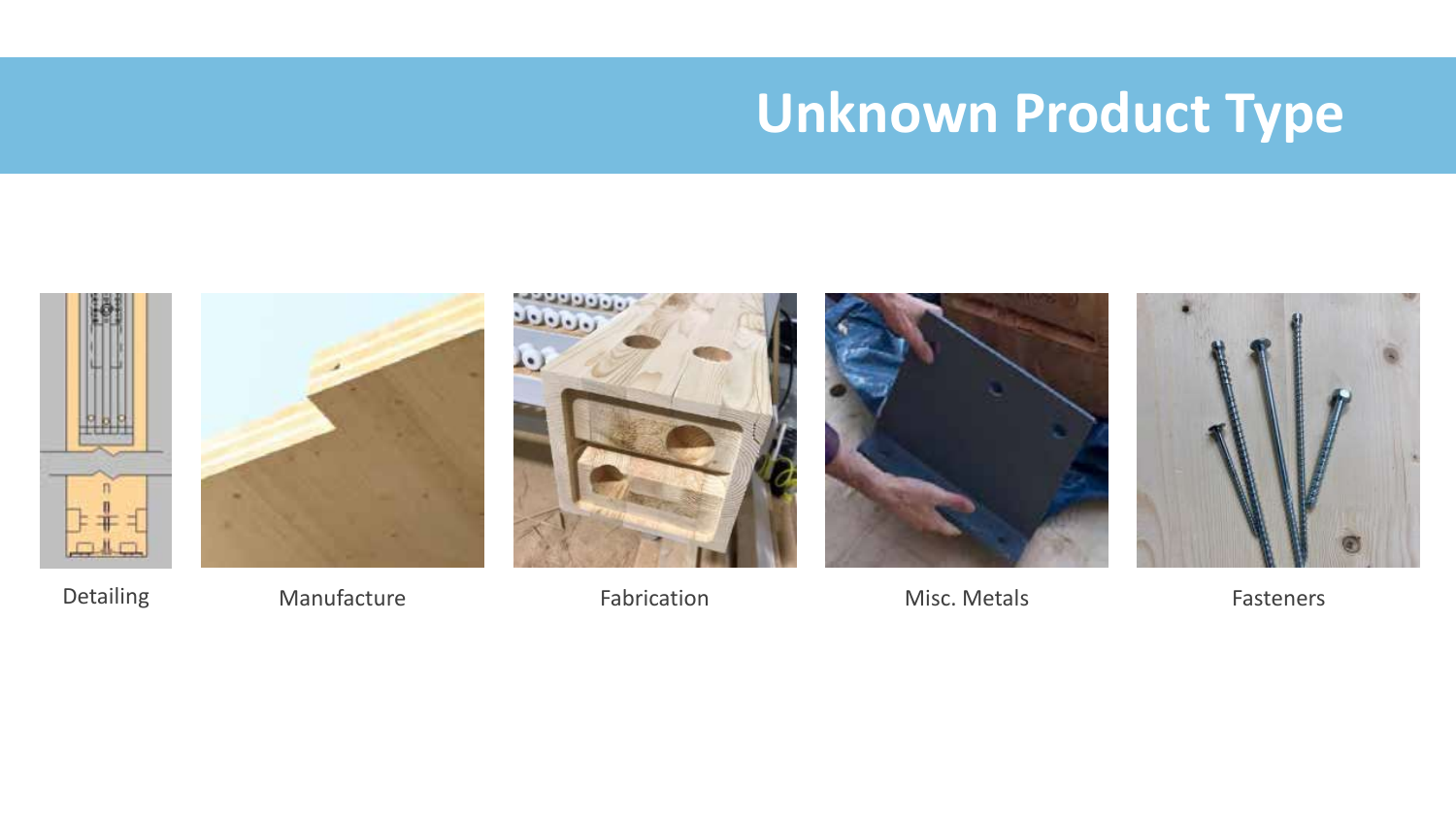### **Inefficient Design**



Baseline +5%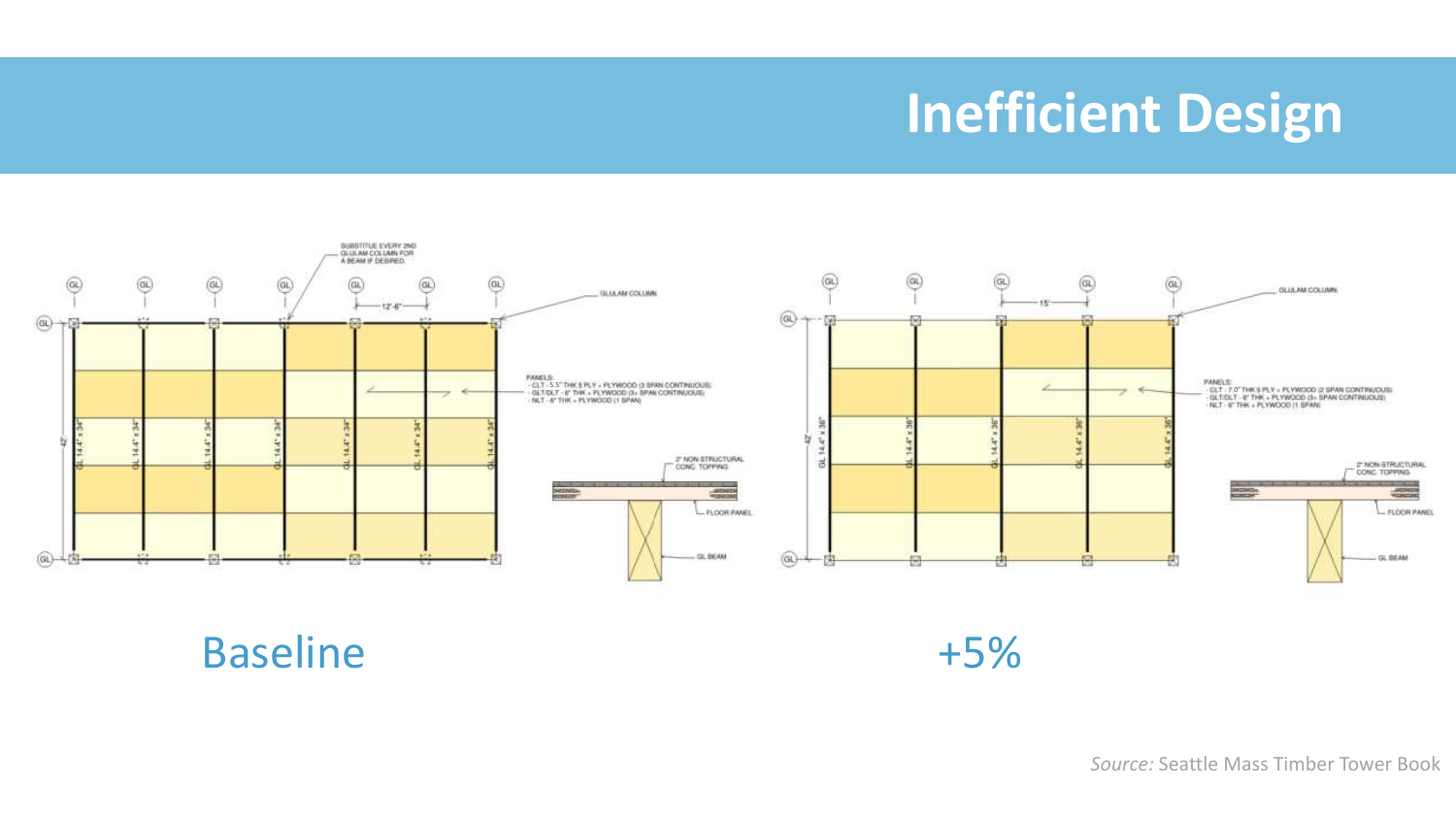## **JURISDICTIONAL RISK**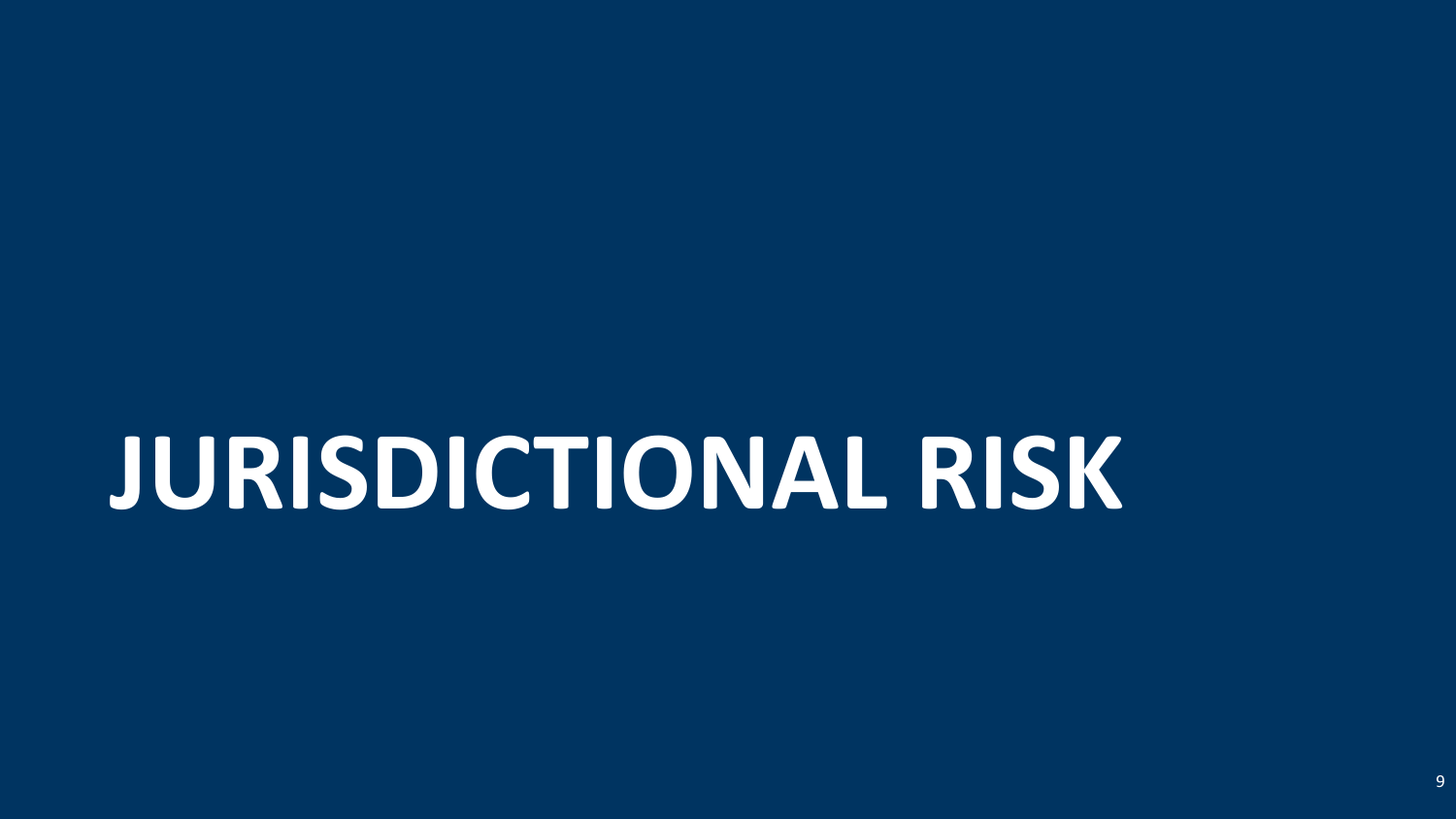### **Limited Tested Assemblies**

- Building Inspectors look for UL rated assemblies
- UL rated assemblies are like pre approved recipes with materials acting like ingredients
- Currently no UL rated assemblies with CLT in floors or walls



http://pliteq.com/products/genieclip/applications/retrofit.php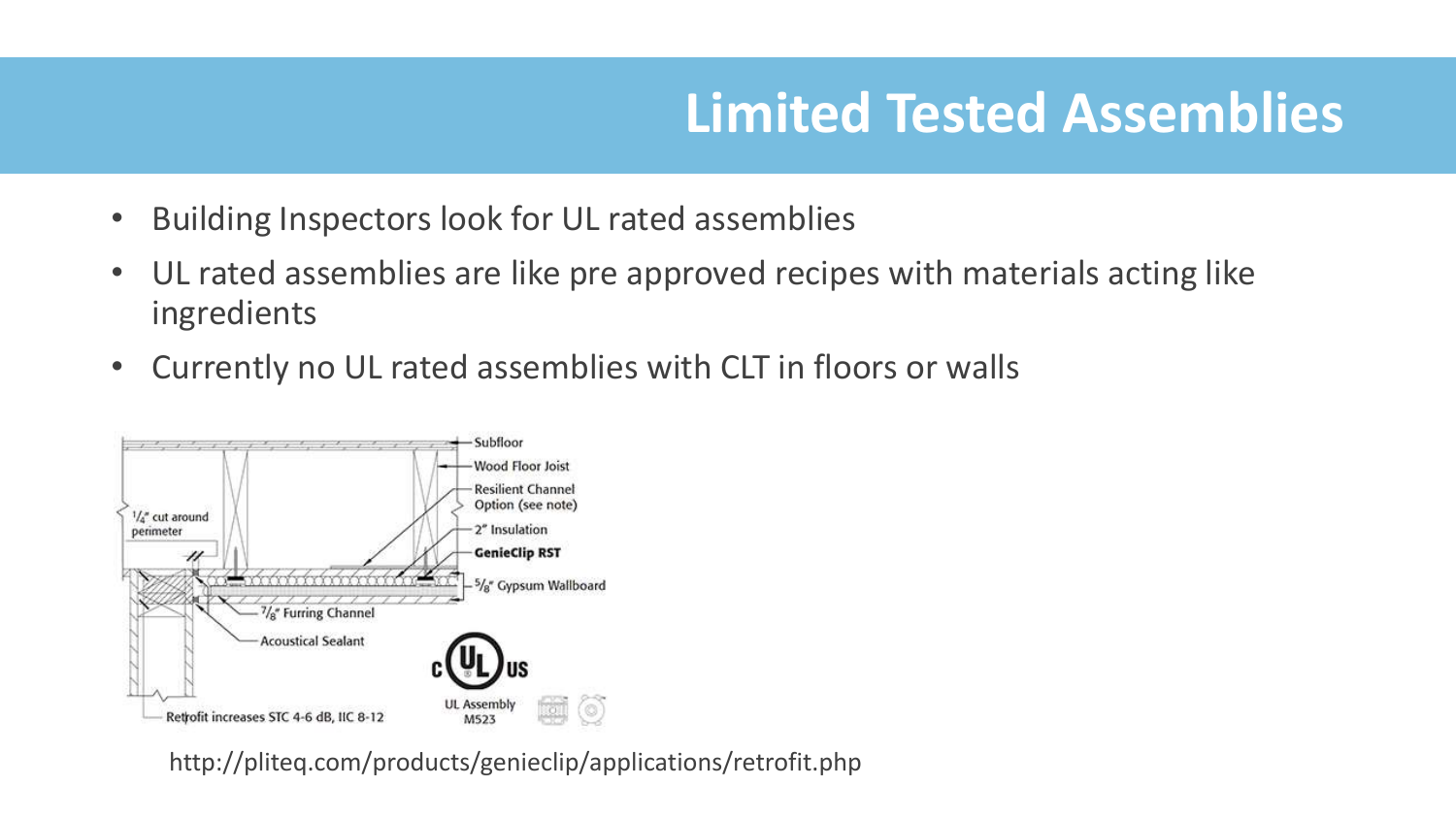

## **Engineering Judgments**

#### 1hr Floor Panels in 2 Hour Rated Shafts:

- The shaft walls need to be continuous per code, but cannot feasibly be constructed as balloon frame. So to deal with this, First Tech used angle brackets at each floor to support the metal stud wall above.
- The angle bracket at each level needs to be coated with intumescent paint, which can be expensive. Best to coordinate this in advance.
- The shaft openings in the CLT need to be cut to the right size to accommodate whatever ductwork fits inside, and some degree of spacing (6") between the duct and the wall. Need to understand the wall thickness.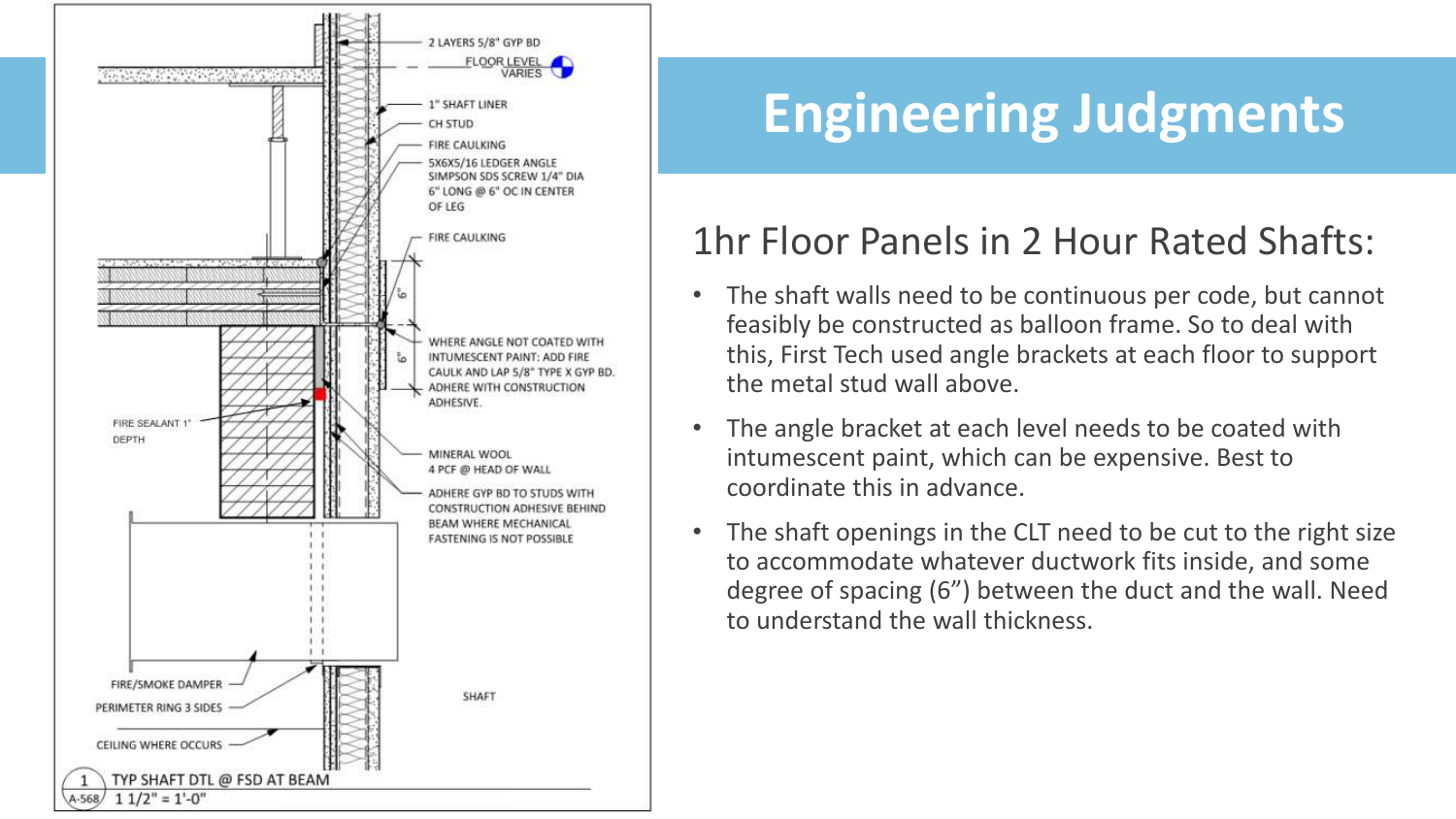#### **AMMRs & Performance-Based Design**

- Need to determine code acceptance path very early
- Engage strong design partners familiar with alternative approaches
- Pre-permit and pre-inspection communication with AHJ is key
- Fire engineering is often overlooked
- Read the general notes and code information!

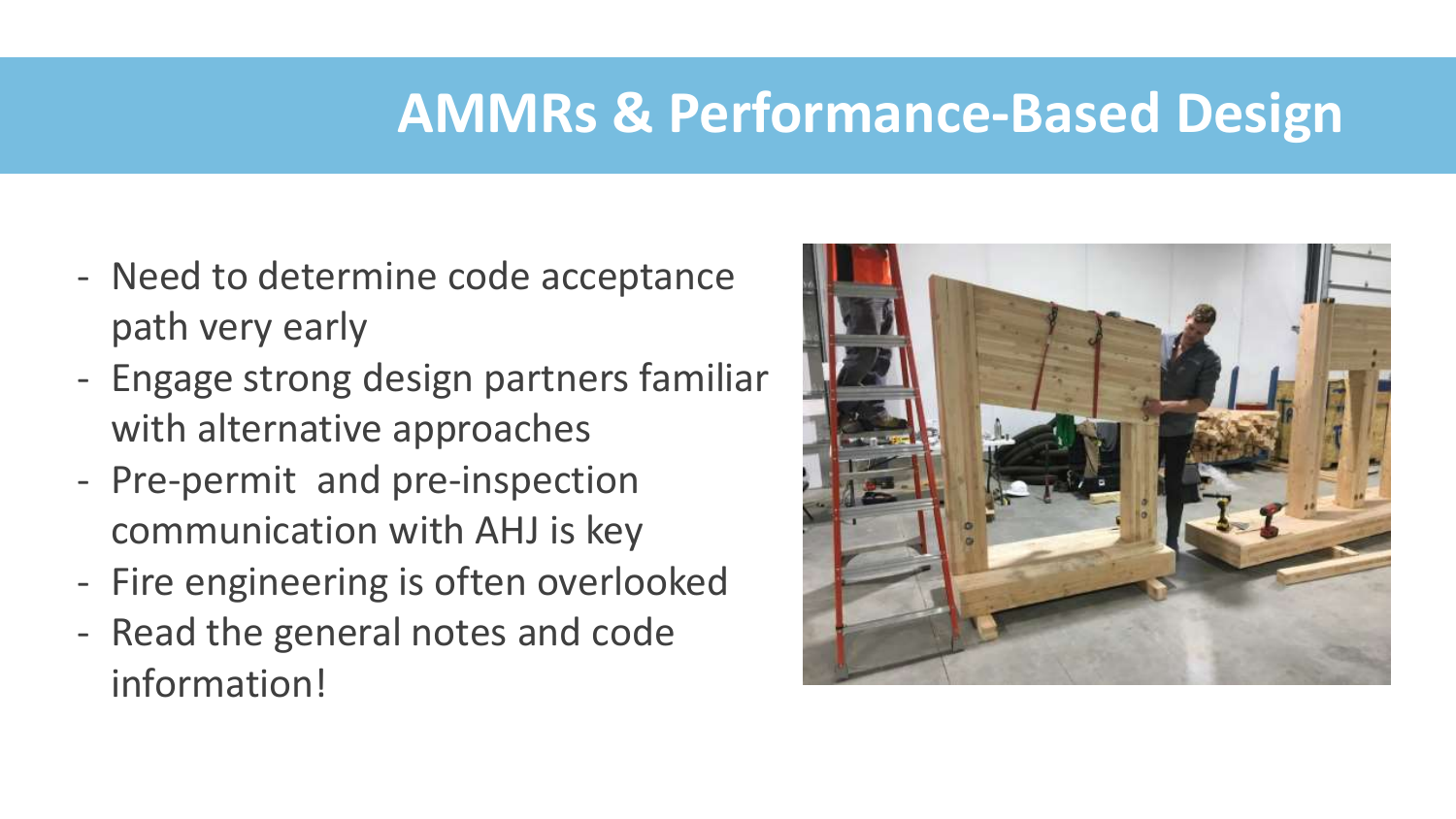# **SCHEDULE RISK**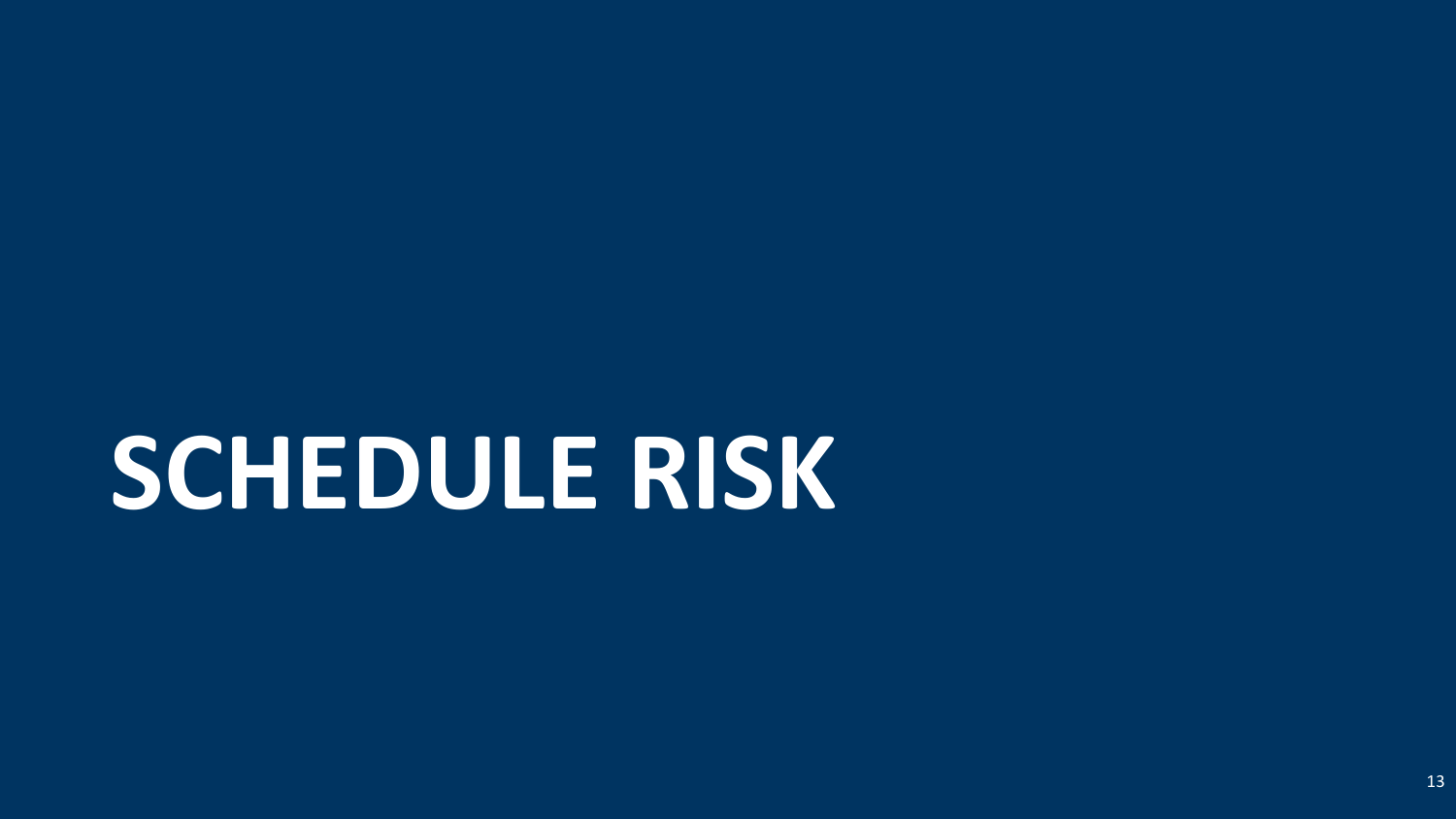### **RFI & Shop Drawing Process**

- Cloud collaboration is recommended to streamline process
- 3D coordination is a must, 2D documents are formality
- Front end heavy on CA 3-6 months before project breaks ground
- Need to have all structural trades onboard early
- MEP trades onboard is strongly recommended

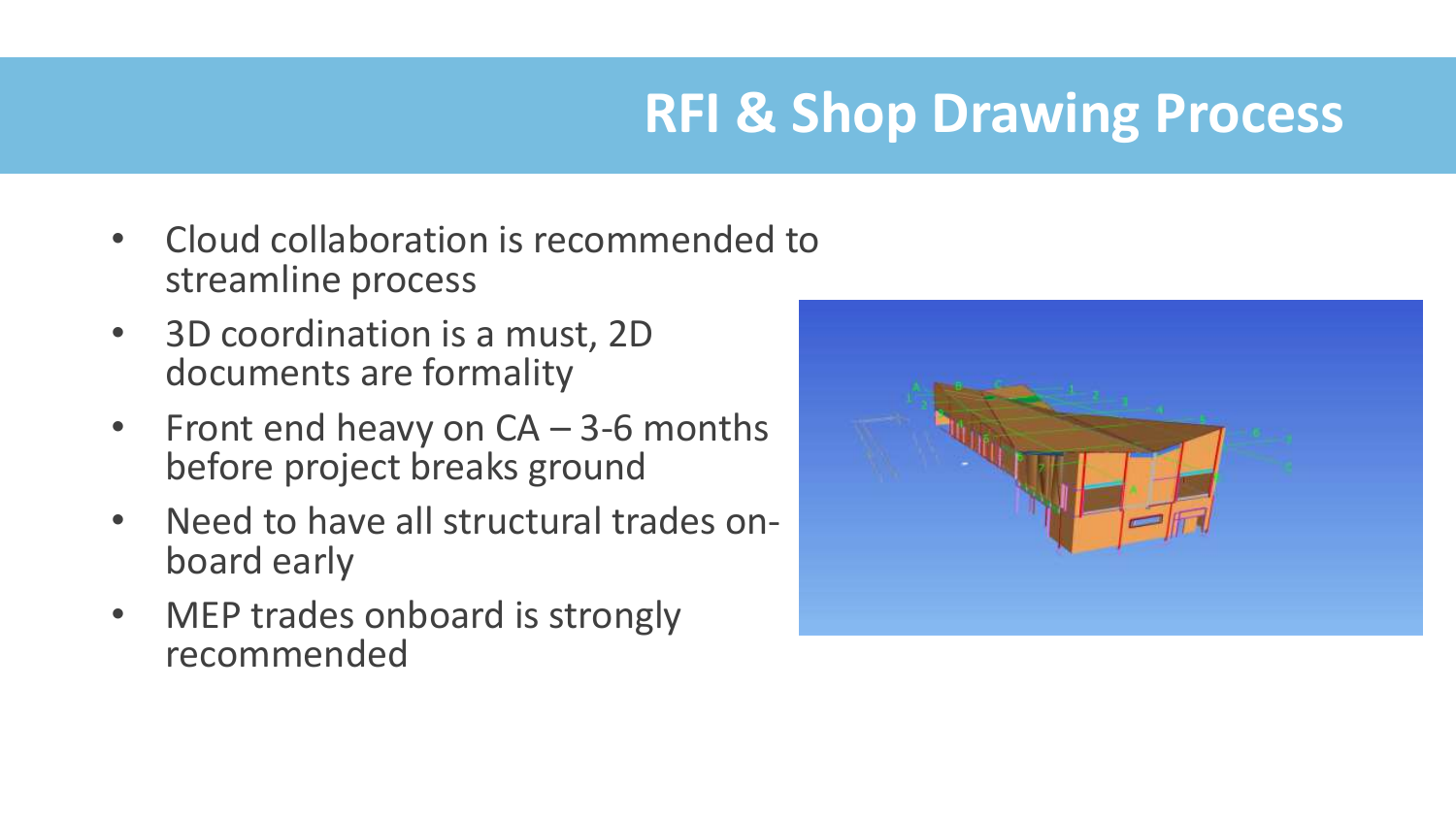## **Building Permit**

- Creative permitting approach is usually needed to make timing work
- Understand how specialty / delegated engineering interacts with other permits

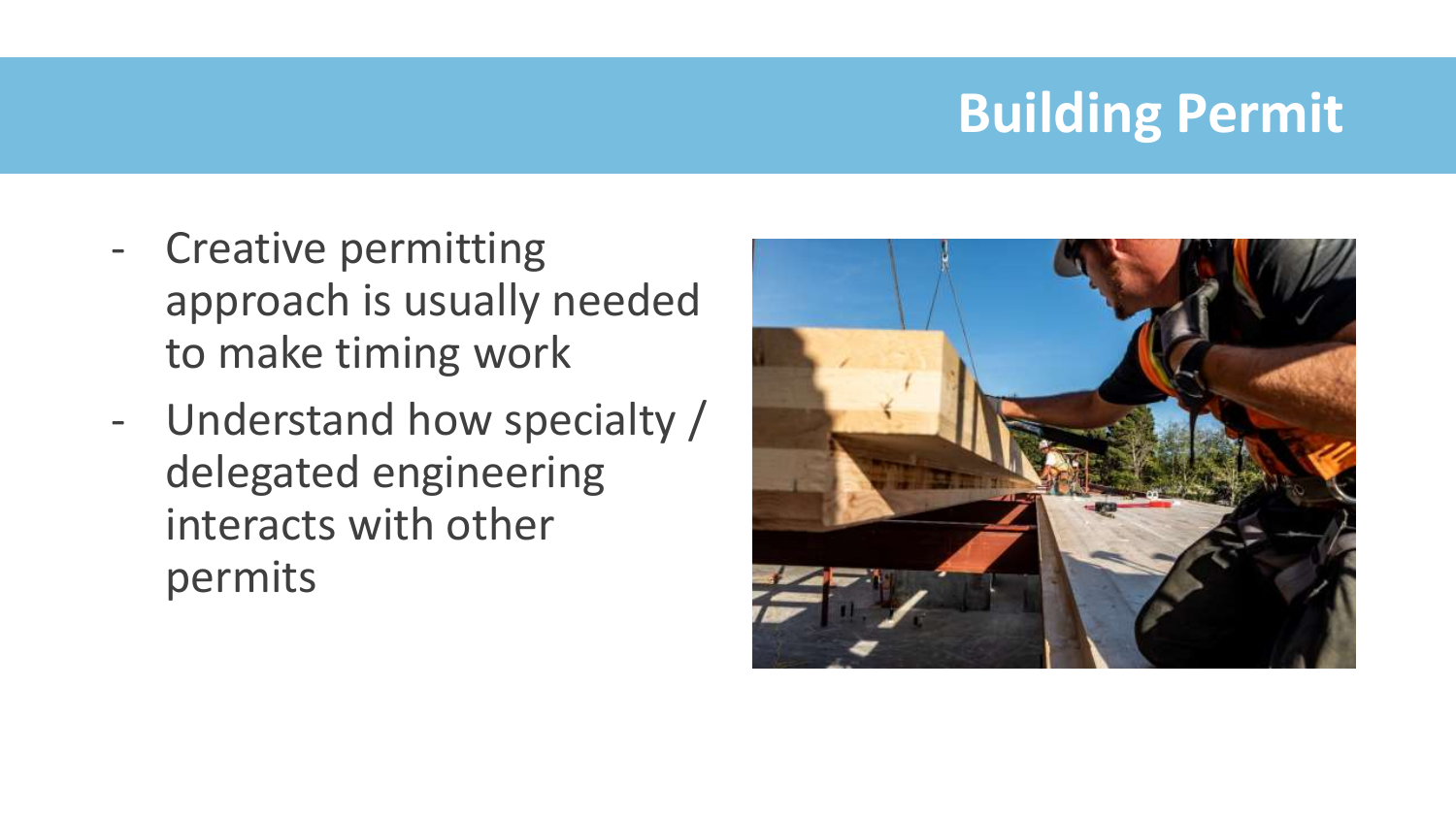#### **Supplier Capacity | Production Availability**

- Manufacturing availability is a huge constraint
- Workflow of information is different for every producer
- Allowances for OT and acceleration help
- Cash flow



CJonCMeyers JC886044.jpg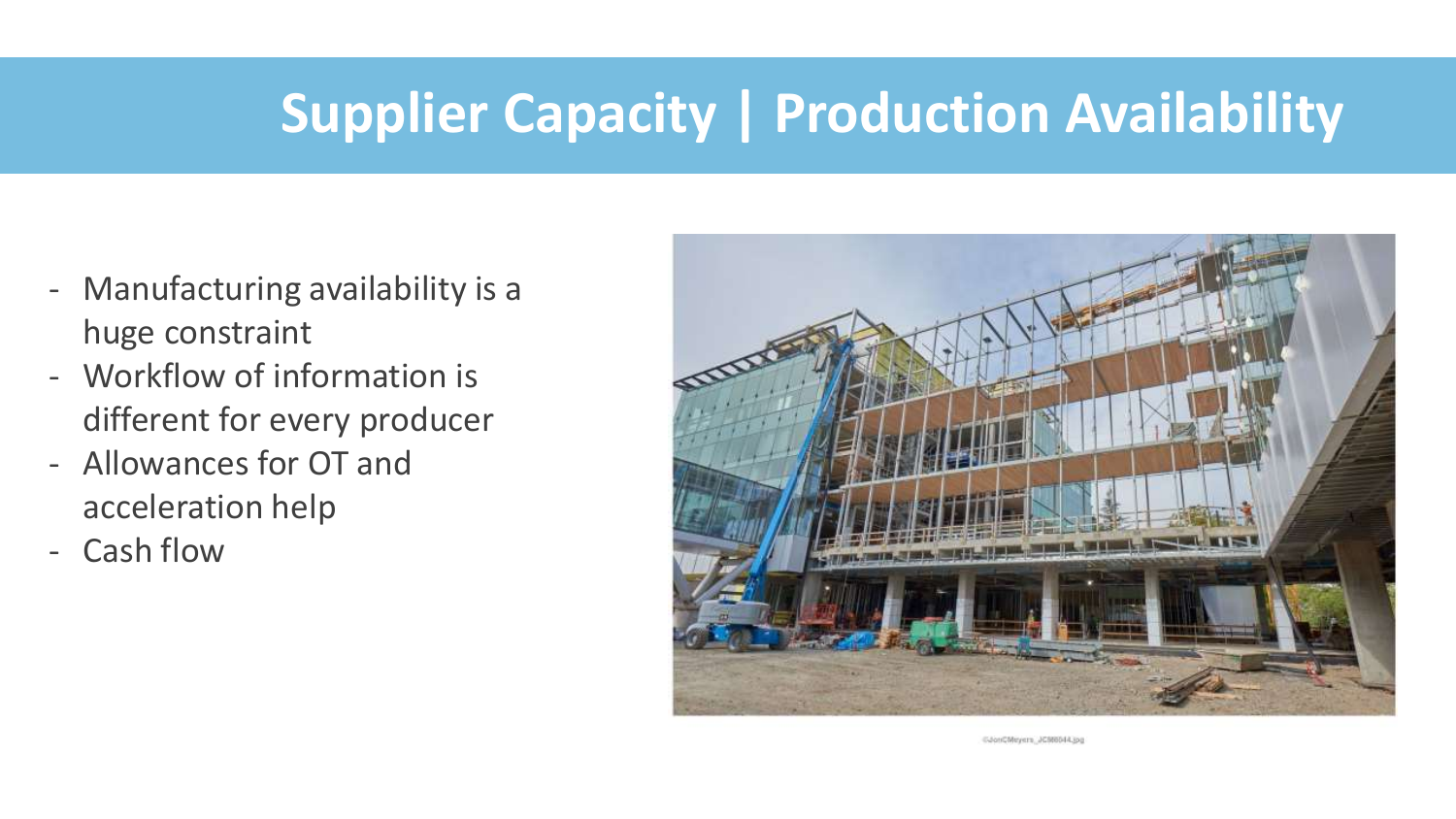### **On-Site Productivity**



#### Considerations:

- Number of trucks allowed on-site
- Lay-down staging area to sort materials
- Building Geometry
	- Consistency of panel sizes
		- Squareness of panels
- Extent of prefabrication for connections
	- CLT Bearing members: glulam or steel?
		- Manufacturing Tolerances
		- Notching around columns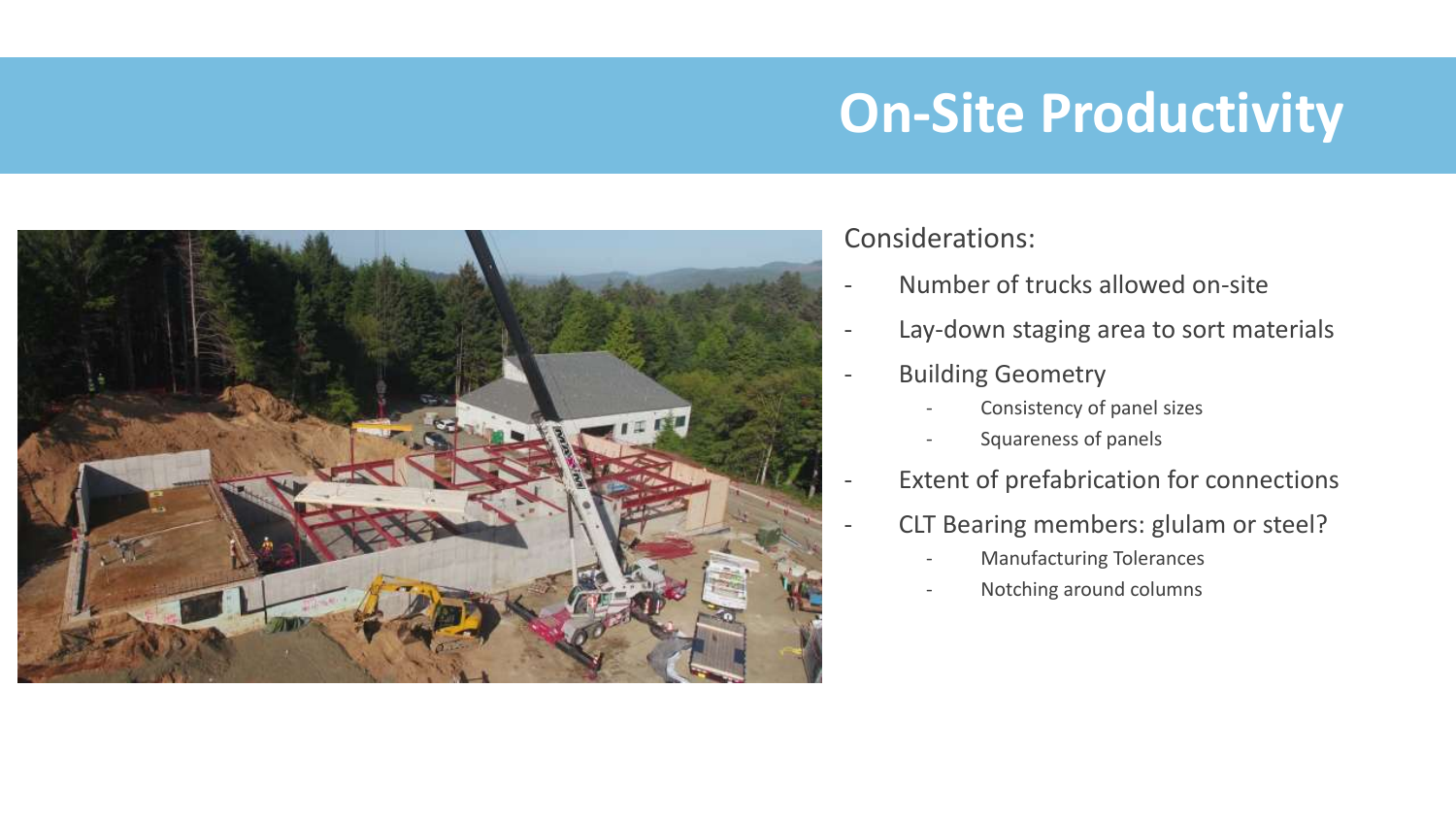

|    | 0   | Task<br>Mode | <b>Task Name</b>                  | Duration         | Start                                | Finish                      |
|----|-----|--------------|-----------------------------------|------------------|--------------------------------------|-----------------------------|
| 1  |     | - 2          | 25540 LCPD                        |                  | 198 days? Mon 18-12-03 Tue 19-09-17  |                             |
| 2  | まみし |              | Detailing Coordination            |                  | 35.75 days Tue 19-05-14 Fri 19-07-12 |                             |
| 3  | 罰   | ۰.           | Order Confirmed                   | 1 day?           |                                      | Man 18-12-03 Man 18-12-03   |
| 4  | m   | a,           | Exp. Delivery Date                | 0 days           |                                      | Mon 19-06-03 Mon 19-06-03   |
| 5  |     | -            | <b>Shop Drawings</b>              | 34 days          | Tue 19-06-25 Tue 19-08-13            |                             |
| 6  | m   | ۰.           | final steel model from client     | 0 days           |                                      | Tue 19-06-25 Tue 19-06-25 M |
| 7  | 罰   | ۰.           | 3D model                          | 5 days           | Tue 19-06-25 Tue 19-07-02            |                             |
| 8  | m   | a,           | OFA                               | 5 days           | Wed 19-07-03 Tue 19-07-09            |                             |
| 9  |     | п,           | Client Review                     | 4 days           |                                      | Wed 19-07-10 Mon 19-07-15   |
| 10 |     | ہے           | IFC                               | 10 days          |                                      | Tue 19-07-16 Mon 19-07-29   |
| 11 |     | c.           | <b>Load Plans</b>                 | 6 days           |                                      | Tue 19-07-30 Wed 19-08-07   |
| 12 |     | يما          | Create Load Plans                 | 3 days           | Tue 19-07-30 Thu 19-08-01            |                             |
| 13 |     | ہا           | Load Plan Review and Approval     | 2 days           | Fri 19-08-02                         | Tue 19-08-06                |
| 14 |     | ш,           | Finalize Load Plans               | 1 day            |                                      | Wed 19-08-07 Wed 19-08-07   |
| 15 |     | -            | <b>IFC Check</b>                  | 1 day            | Thu 19-08-08 Thu 19-08-08            |                             |
| 16 |     | -3           | steel IFC                         | 1 day            | Fri 19-08-09                         | Fri 19-08-09                |
| 17 |     | o,           | <b>IFC Release</b>                | 1 day            |                                      | Mon 19-08-12 Mon 19-08-12   |
| 18 |     | п,           | CNC Code - CLT                    | 1 day            | Tue 19-08-13 Tue 19-08-13            |                             |
| 19 |     | ш.           | <b>Production and Procurement</b> | 26 days          | Mon 19-08-12 Tue 19-09-17            |                             |
| 20 | m   | ш.           | spline procurement                | 10 days          | Wed 19-08-14 Tue 19-08-27            |                             |
| 21 | ≕   | -            | steel procurement                 | 25 days          |                                      | Man 19-08-12 Man 19-09-16   |
| 22 | E   | ш,           | Hardware Procurement              | 20 days          |                                      | Wed 19-08-14 Wed 19-09-11   |
| 23 |     | п.           | <b>CLT</b> Fabrication            | 21 days          | Mon 19-08-19 Tue 19-09-17            |                             |
| 24 |     | п,           | <b>CLT</b>                        | 21 days          | Mon 19-08-19 Tue 19-09-17            |                             |
| 25 | ▦   |              | <b>CLT Production Slot</b>        | 0 days           |                                      | Mon 19-08-19 Mon 19-08-19   |
| 26 | 畐   | ×.           | <b>CLT Press</b>                  | 7 days           | Mon 19-08-19 Tue 19-08-27            |                             |
| 27 | 罰   | u,           | <b>CLT</b> Framing                | 7 days           | Wed 19-08-21 Thu 19-08-29            |                             |
| 28 | m   | a pr         | <b>CLT Finishing</b>              | 7 days           |                                      | Mon 19-08-26 Wed 19-09-04   |
| 29 | 畾   | ی            | Ship <sub>L1</sub>                | 1 day            | Thu 19-08-29 Thu 19-08-29            |                             |
| 30 |     | L,           | Ship L2                           | 1 <sub>day</sub> | Fri 19-08-30                         | Fri 19-08-30                |
| 31 |     | ۰.           | Ship L3                           | 1 day            | Tue 19-09-03 Tue 19-09-03            |                             |
| 32 |     | ۰.           | Ship L4                           | 1 day            |                                      | Wed 19-09-04 Wed 19-09-04   |
| 33 |     | a,           | Ship L5                           | 1 day            | Thu 19-09-05 Thu 19-09-05            |                             |
| 34 |     | - 1          | Ship L6                           | 1 day            | Fri 19-09-06                         | Fri 19-09-06                |
| 35 |     | -            | Ship L7                           | 1 day            |                                      | Man 19-09-09 Man 19-09-09   |
| 36 |     | ۰.           | Ship L <sub>8</sub>               | 1 day            | Tue 19-09-10 Tue 19-09-10            |                             |
| 37 |     | a,           | Ship L9                           | $1$ day          |                                      | Wed 19-09-11 Wed 19-09-11   |
| 38 |     | پ            | Ship L10                          | 1 day            | Thu 19-09-12 Thu 19-09-12            |                             |
| 39 |     | ۰.           | Ship L11                          | 1 day            | Fri 19-09-13                         | Fri 19-09-13                |
| 40 |     | п,           | Ship L12                          | 1 day            |                                      | Mon 19-09-16 Mon 19-09-16   |
| 41 |     | بمسا         | Ship L13                          | 1 day            | Tue 19-09-17 Tue 19-09-17            |                             |

### **Delivery Timeline**

#### Considerations:

- Shipping distance
- Modes of transport
- Customs clearance?
- Off-site staging/storage
- Space for trucks on-site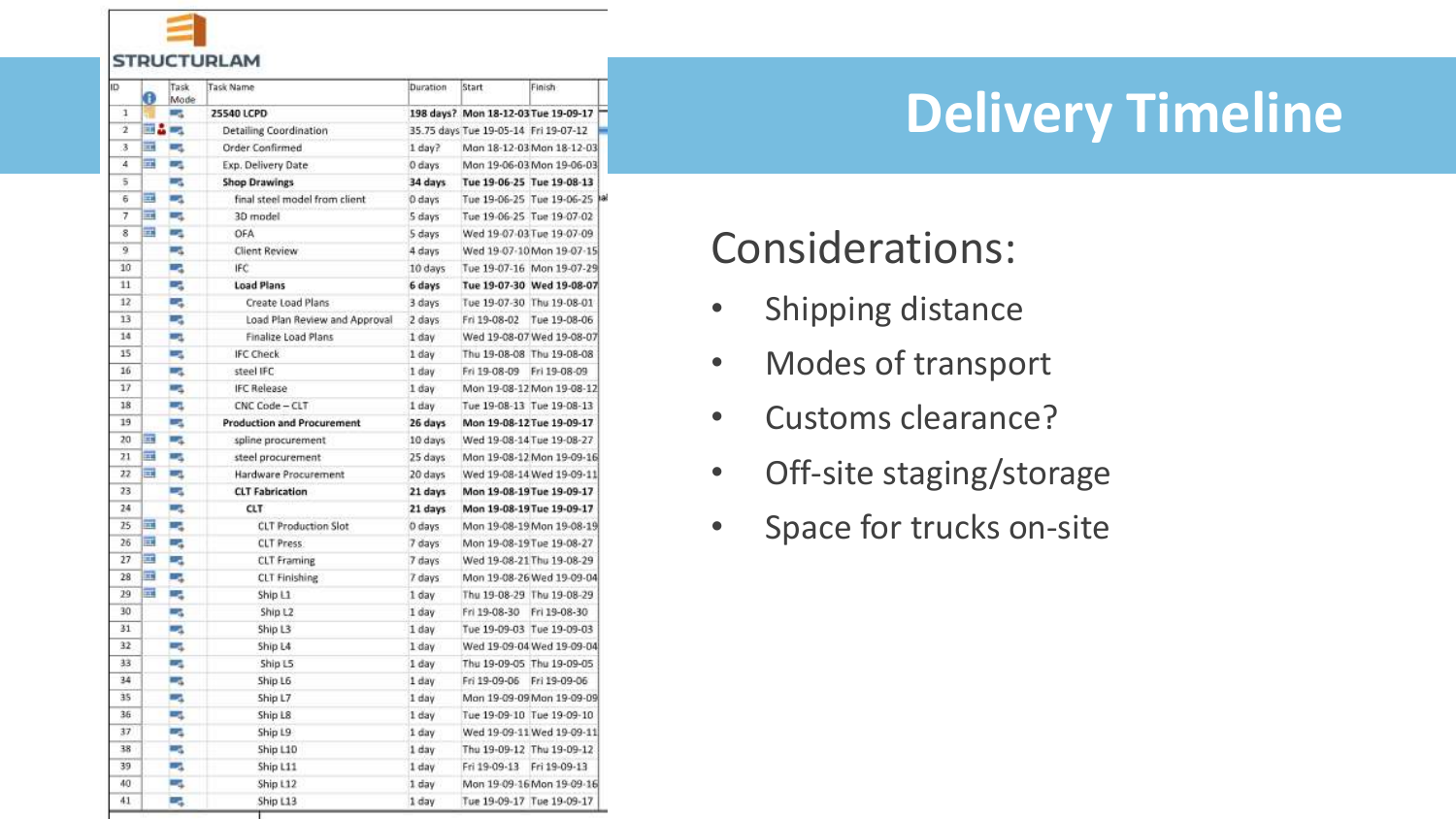#### **Unfamiliar Erection & Assembly Methods**

- All Engineered Pick Plans
- Specialty Rigging Hardware
- Spline Connection vs Butt Joints





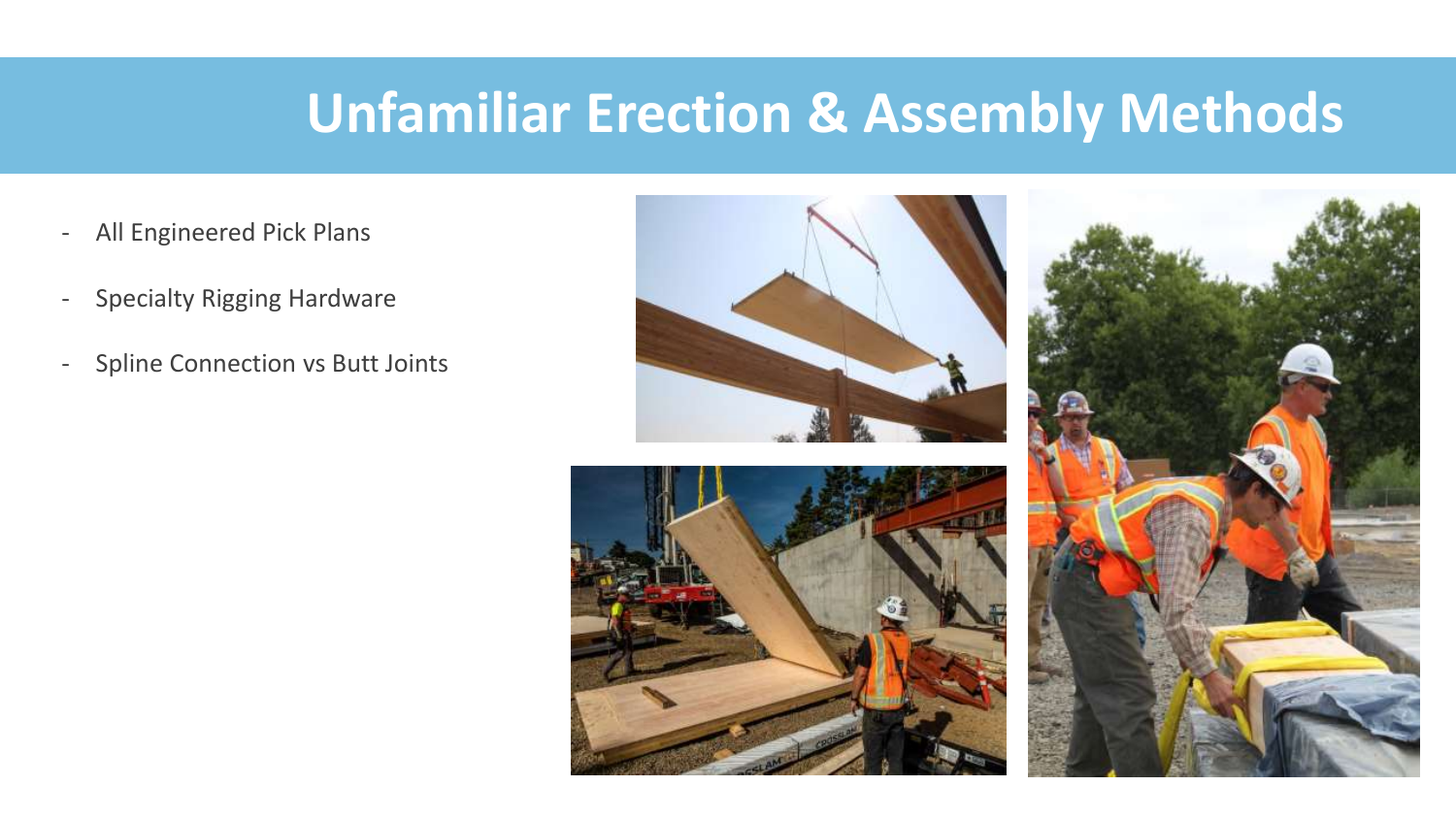# **PRODUCT QUALITY RISK**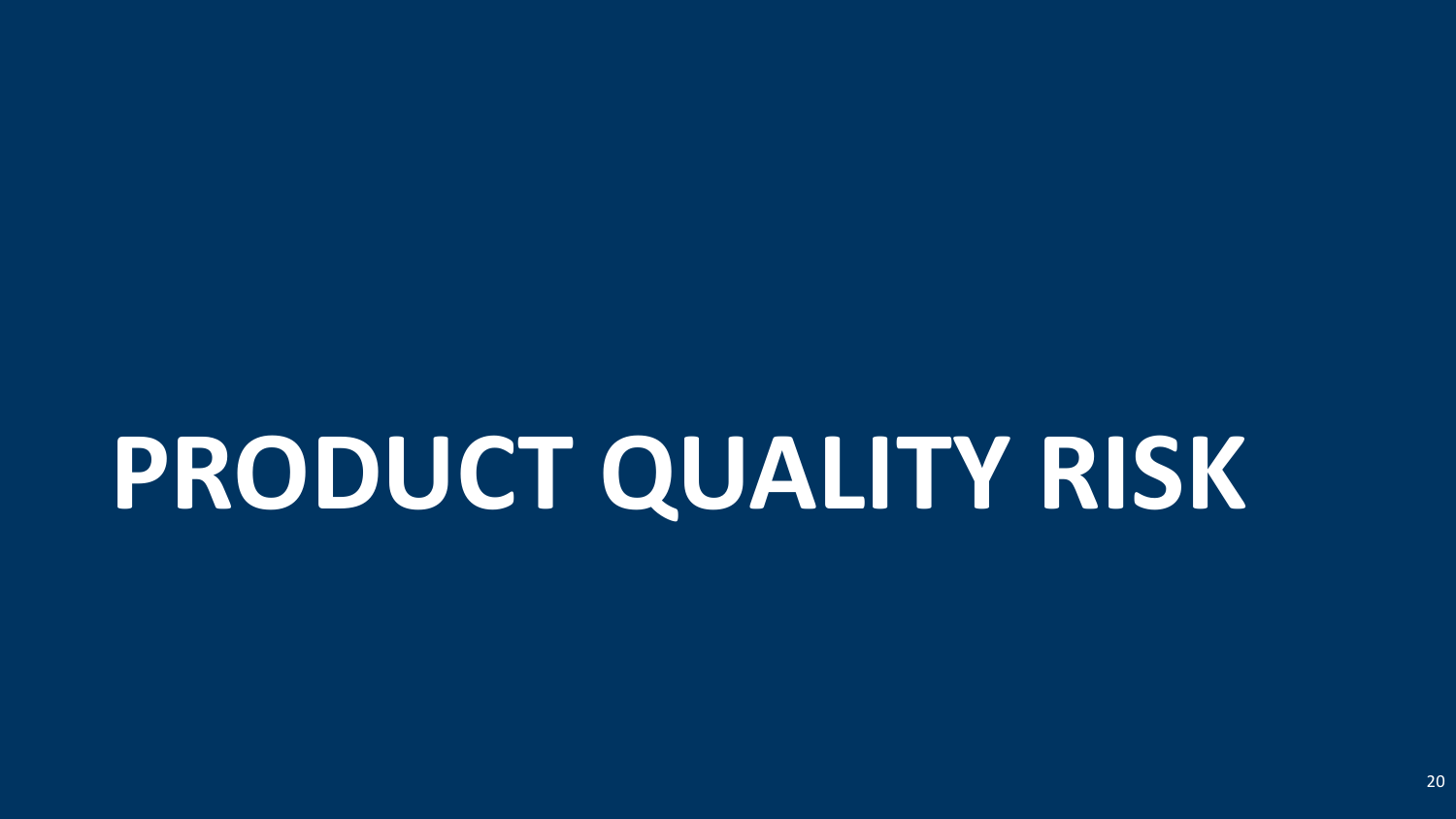#### **Manufacturing Tolerances**



Timber to Concrete Timber to Timber





Timber to Steel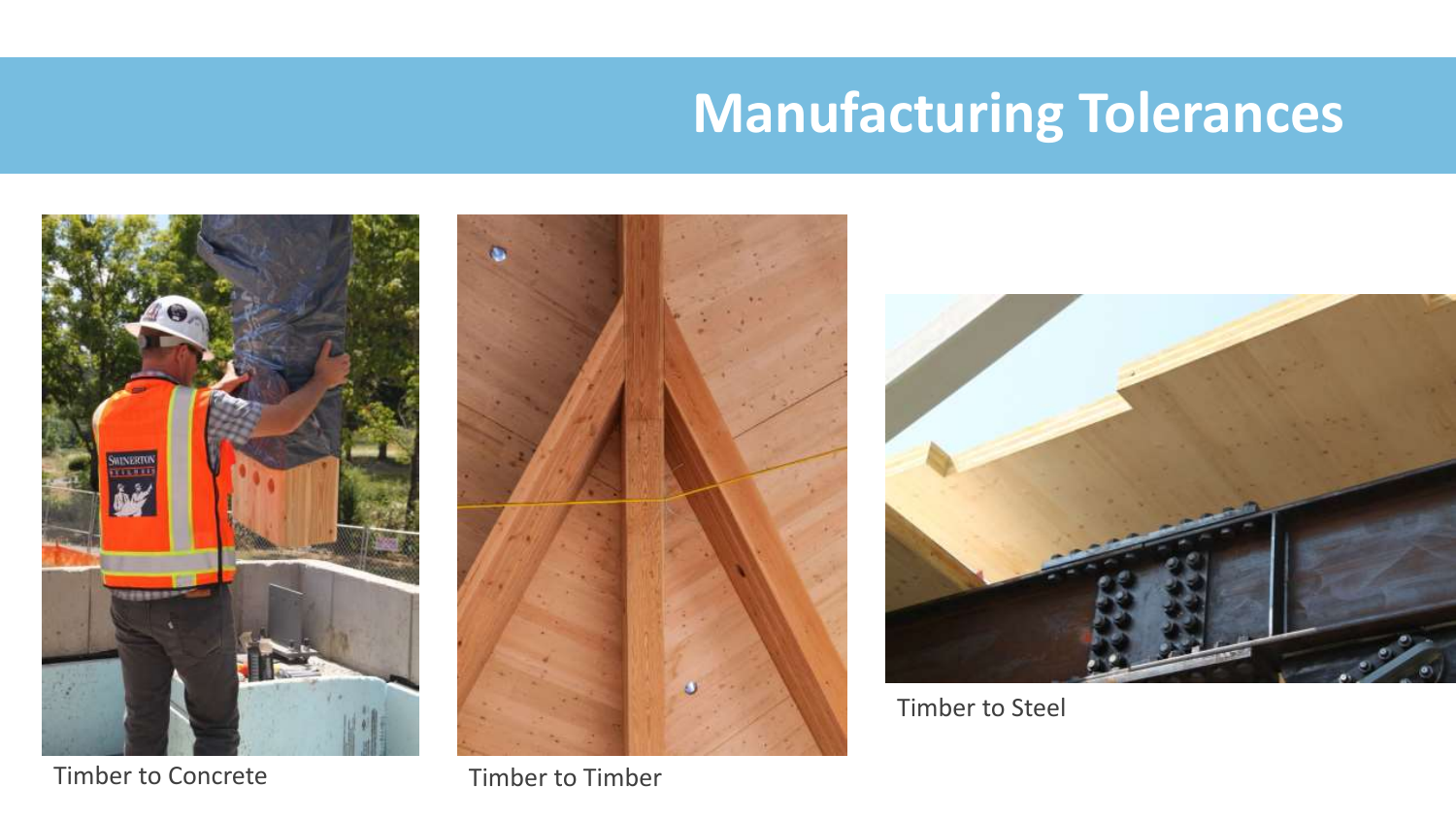#### **Inefficient Detailing**



- Field Cuts cause inefficient productivity
- Ripping down of panels
- Uncoordinated steel and concrete models
- RFI's post approved fabrication drawings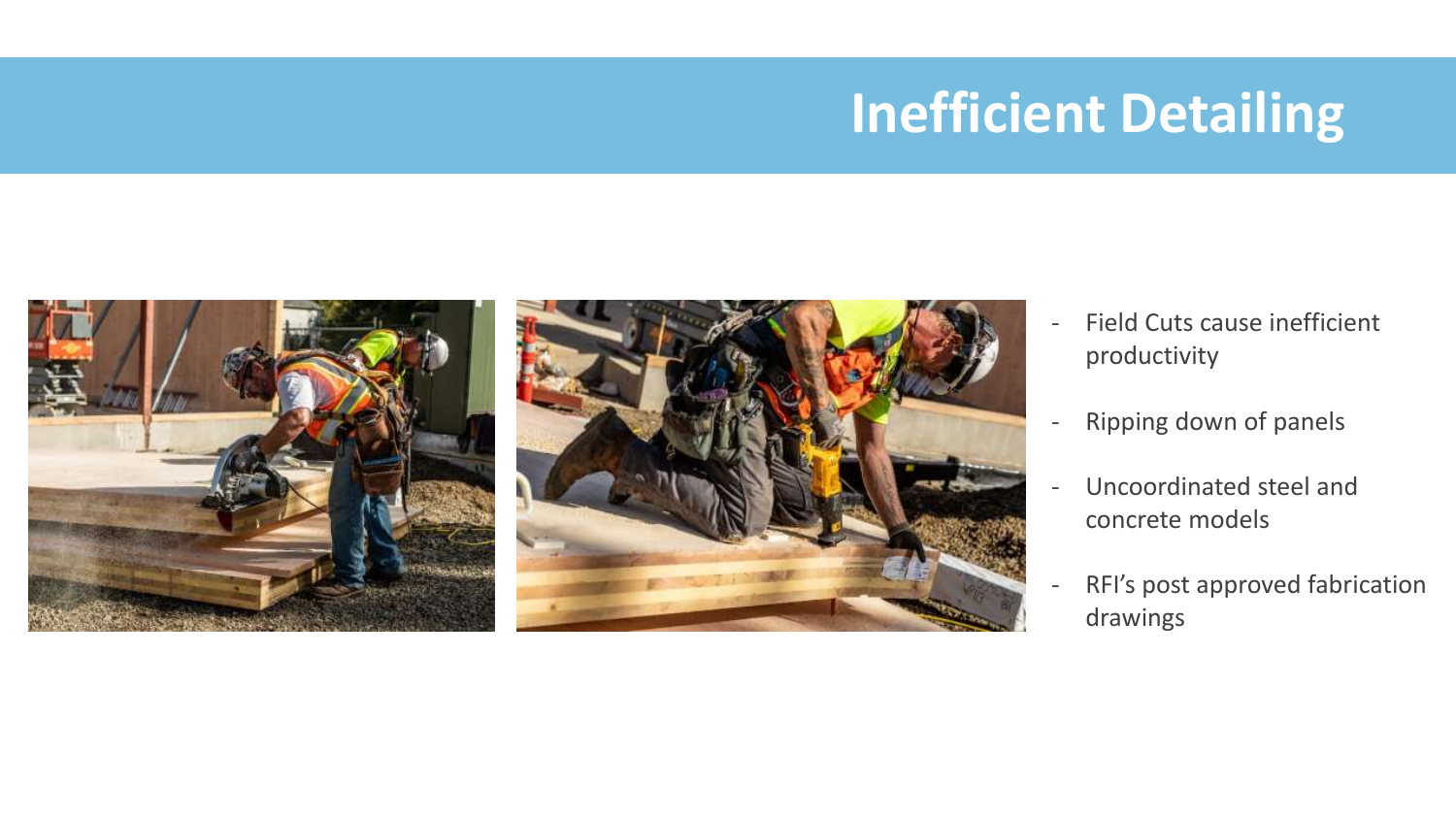#### **Water Damage**



- Engineered wood products are resilient when it comes to moisture
- Keep tarped as long as possible

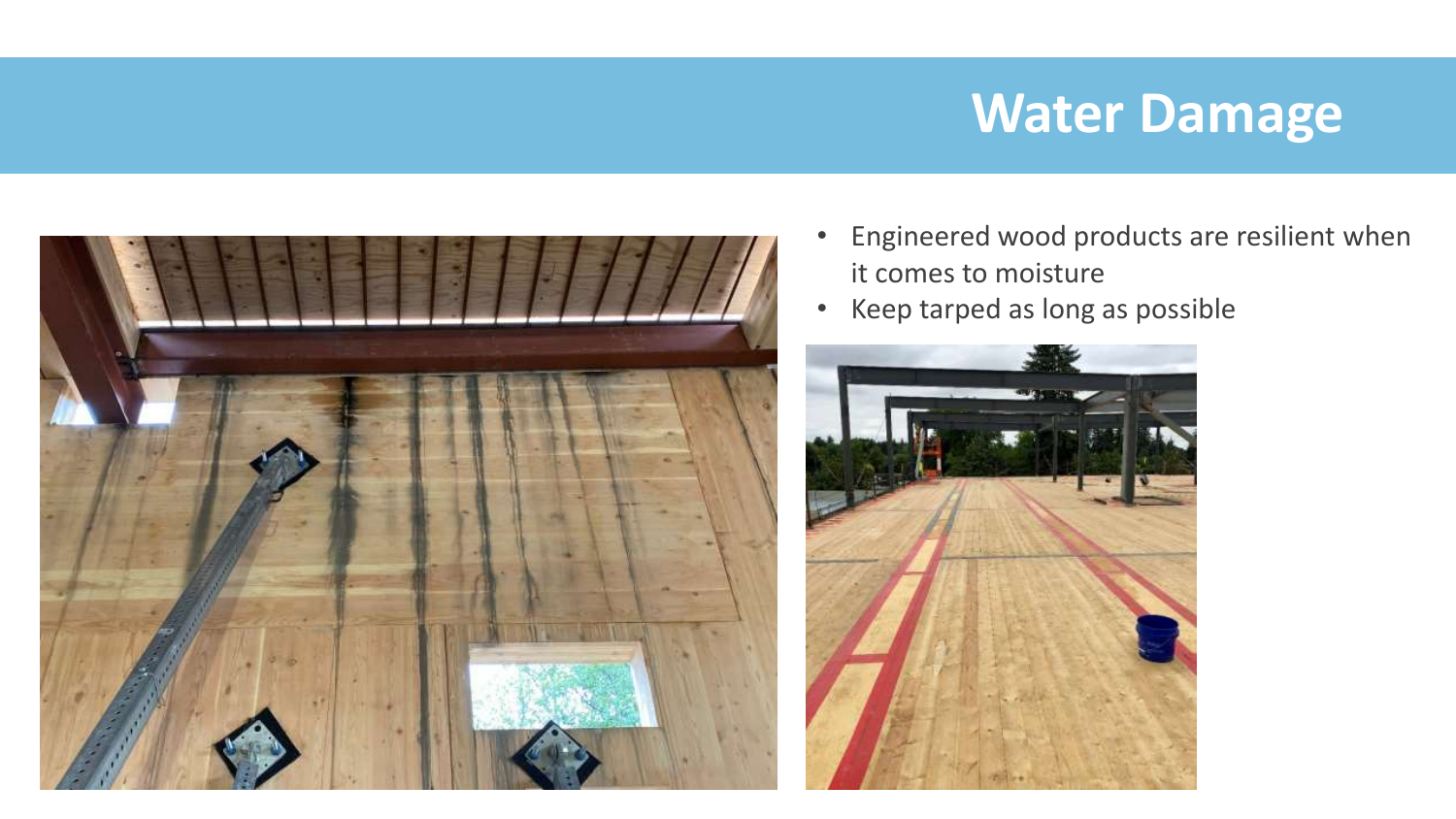

### **Rust & Iron Staining**

- Importance of steel coating in high moisture areas
	- Galvanized